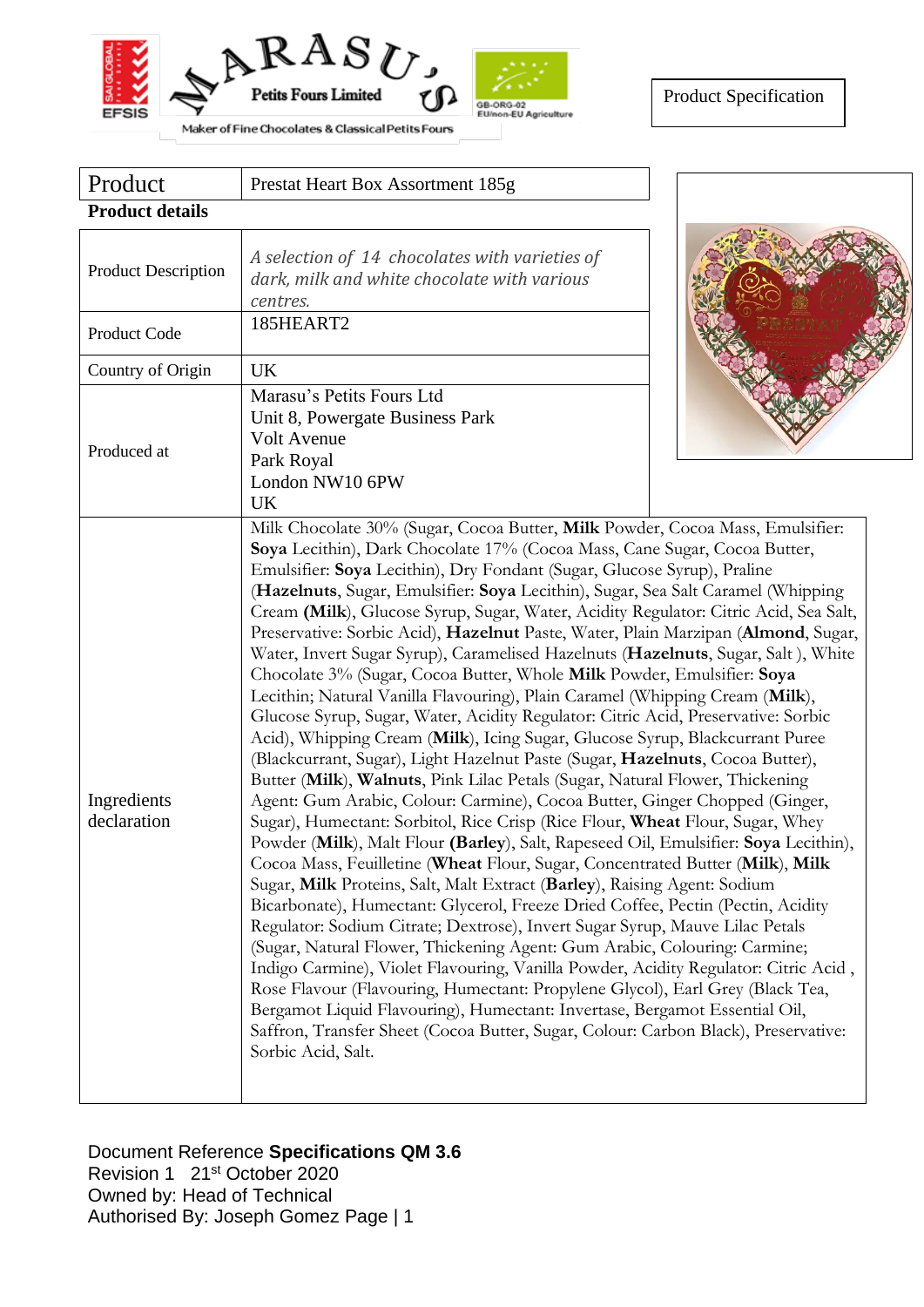

Maker of Fine Chocolates & Classical Petits Fours

| Cocoa solids<br>declaration         | Dark chocolate cocoa solids 62% minimum.<br>Milk chocolate cocoa solids 38% minimum and milk solids 24% minimum.                                                                                               |  |
|-------------------------------------|----------------------------------------------------------------------------------------------------------------------------------------------------------------------------------------------------------------|--|
| Allergen Information                | For allergens: see ingredients in <b>bold</b>                                                                                                                                                                  |  |
|                                     | May contain traces of other Tree Nuts.                                                                                                                                                                         |  |
| Shelf life (unopened)               | 6 months                                                                                                                                                                                                       |  |
| Storage conditions                  | Store cool & dry. Avoid sunlight & strong odours -15-18 <sup>0</sup> C and 40-50% RH                                                                                                                           |  |
| Product suitable for<br>Vegetarians | Yes                                                                                                                                                                                                            |  |
| Sensory                             | Texture - Crisp chocolate<br>Flavour – typical for type with chocolate notes<br>Aroma – typical for type with chocolate notes<br>Colour $-$ typical for type<br>Appearance – typical for type, free from bloom |  |
| Piece weight $(g)$                  | Approx 10 to 13g depending on type                                                                                                                                                                             |  |
| Pack size                           | 185 g                                                                                                                                                                                                          |  |
| Details of packaging<br>materials   | Each chocolate in glassine cuplet, in pvc clear tray, Glassine pads and folded<br>layer with security sticker in printed 2 piece cardboard box with security<br>stickers.                                      |  |

## **Product Microbiological Standards (at start)**

| <b>TEST</b>              | <b>FREQUENCY</b> | Target       | <b>ALERT</b>    | <b>REJECT</b>   |
|--------------------------|------------------|--------------|-----------------|-----------------|
| Aerobic<br>Colony        | As required      | < 1000       | >1000           | >10000          |
| Count cu/g               |                  |              |                 |                 |
| Enterobacteriaceae       | As required      | < 100        | >100            | >1000           |
| cu/g                     |                  |              |                 |                 |
| Moulds/cu/g              | As required      | $20$         | $>20$           | >200            |
| <b>Osmophillic Yeast</b> | As required      | $<$ 10       | $>10$           | >100            |
| (low AW $>0.65$ but      |                  |              |                 |                 |
| $\leq 0.85$ only)        |                  |              |                 |                 |
| cu/q                     |                  |              |                 |                 |
| $E.$ coli/ $cu/g$        | As required      | Not detected | <b>Detected</b> | $>10$           |
| S. aureus/               | As required      | $20$         | $>20$           | >200            |
| cu/g                     |                  |              |                 |                 |
| Salmonella/25q           | As required      | Not detected | <b>Detected</b> | <b>Detected</b> |

Document Reference **Specifications QM 3.6** Revision 1 21<sup>st</sup> October 2020 Owned by: Head of Technical Authorised By: Joseph Gomez Page | 2